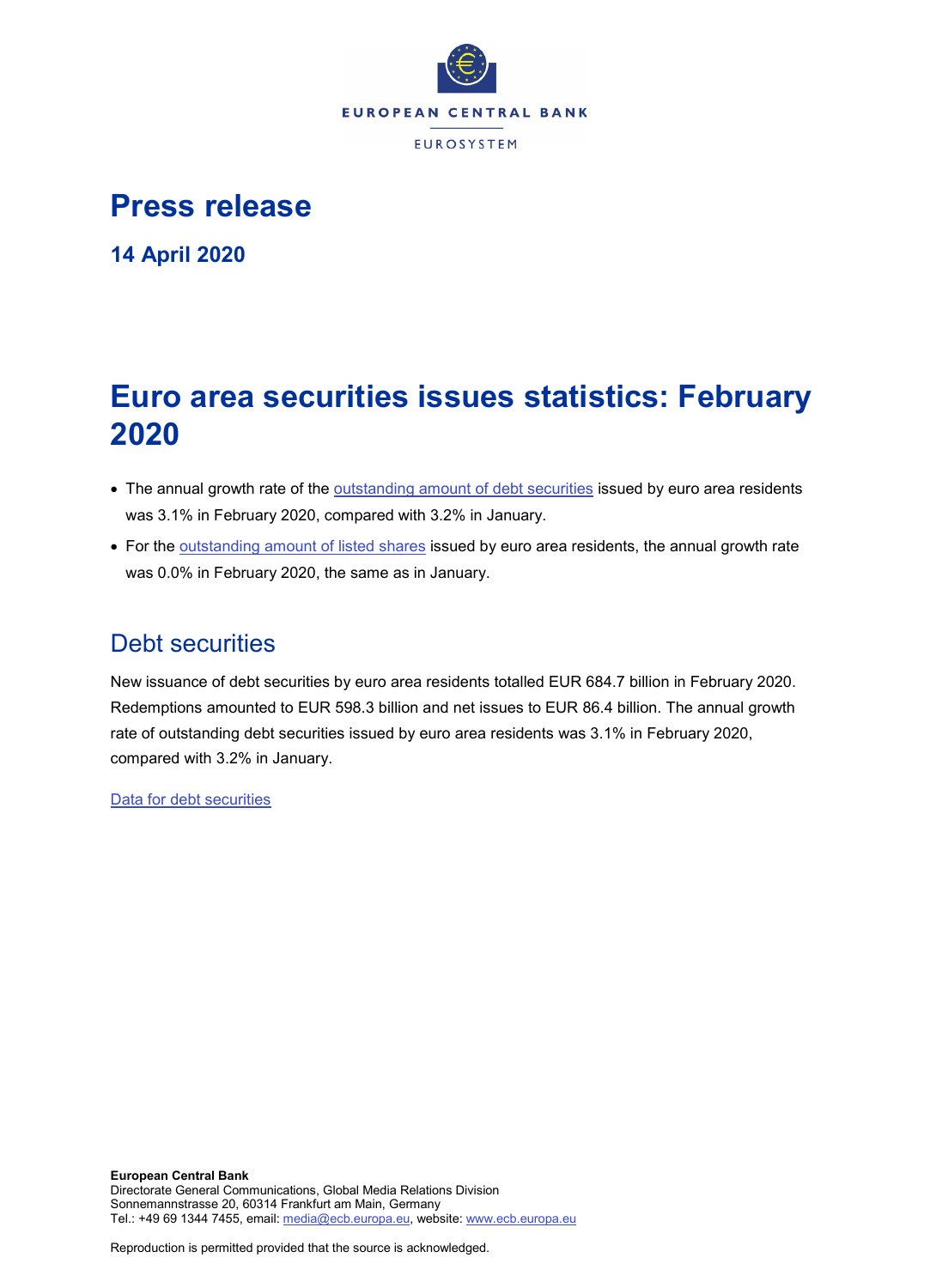## **Chart 1**

Debt securities issued by euro area residents



# Breakdown by maturity

The annual growth rate of outstanding short-term debt securities increased from 5.1% in January 2020 to 7.9% in February. For long-term debt securities, the annual growth rate decreased from 3.1% in January 2020 to 2.8% in February. The annual growth rate of outstanding fixed rate long-term debt securities was 3.3% in February 2020, compared with 3.5% in January. The annual rate of change of outstanding variable rate long-term debt securities decreased from -2.0% in January 2020 to -2.3% in February.

## [Data for breakdown by maturity](http://sdw.ecb.europa.eu/browseSelection.do?type=series&q=SEC.M.I8.1000.F33100.N.I.Z01.A.Z%2c+SEC.M.I8.1000.F33200.N.I.Z01.A.Z%2c+SEC.M.I8.1000.F33201.N.I.Z01.A.Z%2c+SEC.M.I8.1000.F33202.N.I.Z01.A.Z&node=SEARCHRESULTS&ec=&oc=&rc=&cv=&pb=&dc=&df=)

# Breakdown by sector

As regards the sectoral breakdown, the annual growth rate of outstanding debt securities issued by non-financial corporations increased from 5.7% in January 2020 to 6.0% in February. For the

#### **European Central Bank**

Directorate General Communications, Global Media Relations Division Sonnemannstrasse 20, 60314 Frankfurt am Main, Germany Tel.: +49 69 1344 7455, email[: media@ecb.europa.eu,](mailto:media@ecb.europa.eu) website: www.ecb.europa.eu

Reproduction is permitted provided that the source is acknowledged.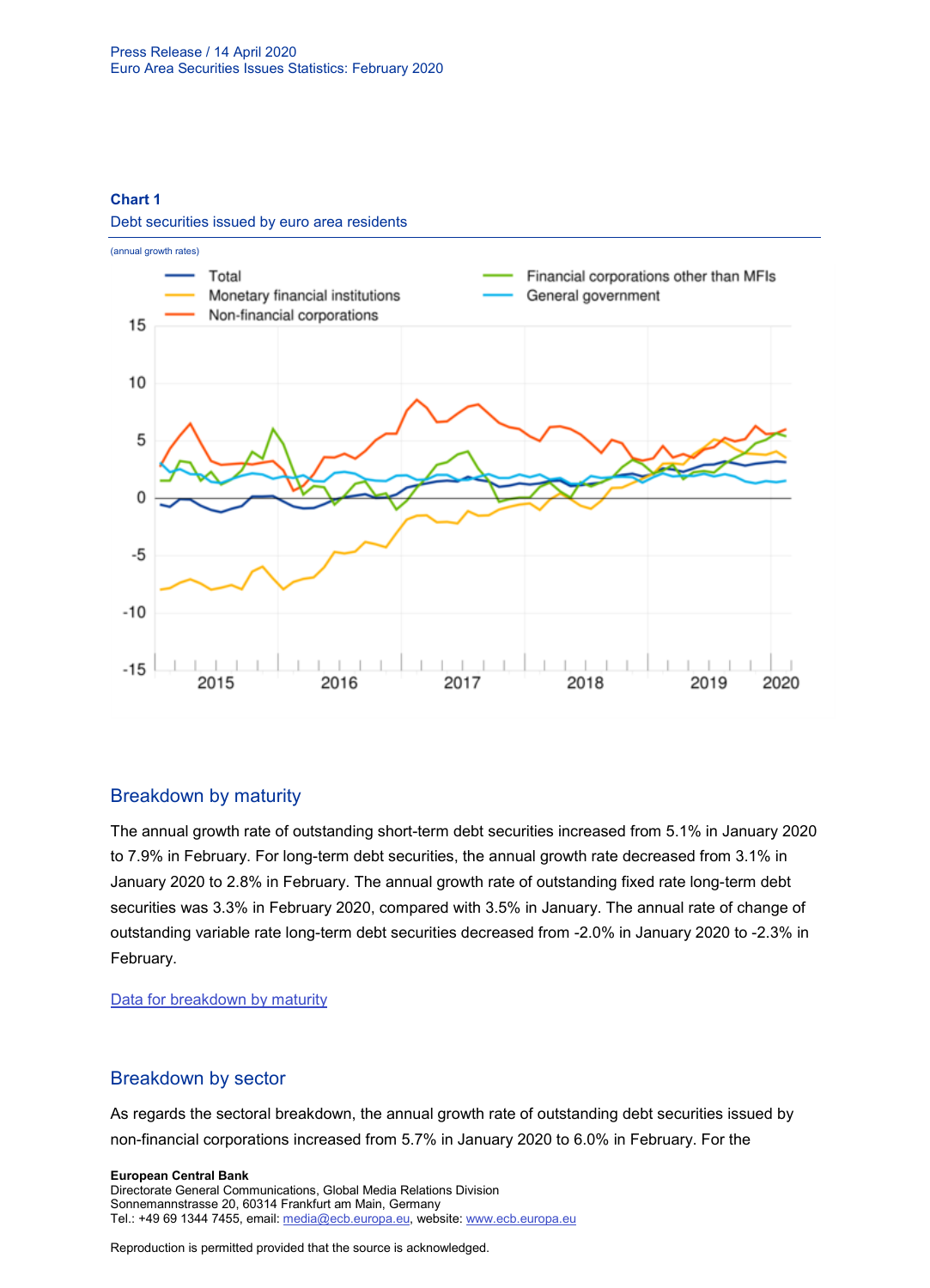monetary financial institutions (MFIs) sector, this growth rate decreased from 4.1% in January 2020 to 3.5% in February. The annual growth rate of outstanding debt securities issued by financial corporations other than MFIs decreased from 5.7% in January 2020 to 5.4% in February. For the general government, this growth rate was 1.5% in February 2020, compared with 1.4% in January.

The annual growth rate of outstanding short-term debt securities issued by MFIs increased from 8.9% in January 2020 to 9.5% in February. The annual growth rate of outstanding long-term debt securities issued by MFIs decreased from 3.4% in January 2020 to 2.7% in February.

[Data for breakdown by sector](http://sdw.ecb.europa.eu/browseSelection.do?type=series&q=SEC.M.I8.1100.F33000.N.I.Z01.A.Z%2cSEC.M.I8.1220.F33000.N.I.Z01.A.Z%2cSEC.M.I8.1235.F33000.N.I.Z01.A.Z%2cSEC.M.I8.1300.F33000.N.I.Z01.A.Z%2cSEC.M.I8.1220.F33100.N.I.Z01.A.Z%2cSEC.M.I8.1220.F33200.N.I.Z01.A.Z&node=SEARCHRESULTS&ec=&oc=&rc=&cv=&pb=&dc=&df=)

# Breakdown by currency

Concerning the currency breakdown, the annual growth rate of outstanding euro-denominated debt securities was 3.1% in February 2020, compared with 3.3% in January. For debt securities in other currencies, this growth rate increased from 2.8% in January 2020 to 3.4% in February.

[Data for breakdown by currency](http://sdw.ecb.europa.eu/browseSelection.do?type=series&q=SEC.M.I8.1000.F33000.N.I.EUR.A.Z%2cSEC.M.I8.1000.F33000.N.I.Z06.A.Z&node=SEARCHRESULTS&ec=&oc=&rc=&cv=&pb=&dc=&df=)

# Listed shares

New issuance of listed shares by euro area residents totalled EUR 3.0 billion in February 2020. Redemptions amounted to EUR 2.6 billion and net issues to EUR 0.4 billion. The annual growth rate of the outstanding amount of listed shares issued by euro area residents (excluding valuation changes) was 0.0% in February 2020, the same as in January. The annual growth rate of listed shares issued by non-financial corporations was 0.1% in February 2020, compared with 0.0% in January. For MFIs, the corresponding growth rate was 0.5% in February 2020, the same as in January. For financial corporations other than MFIs, this rate of change was -0.1% in February 2020, the same as in January.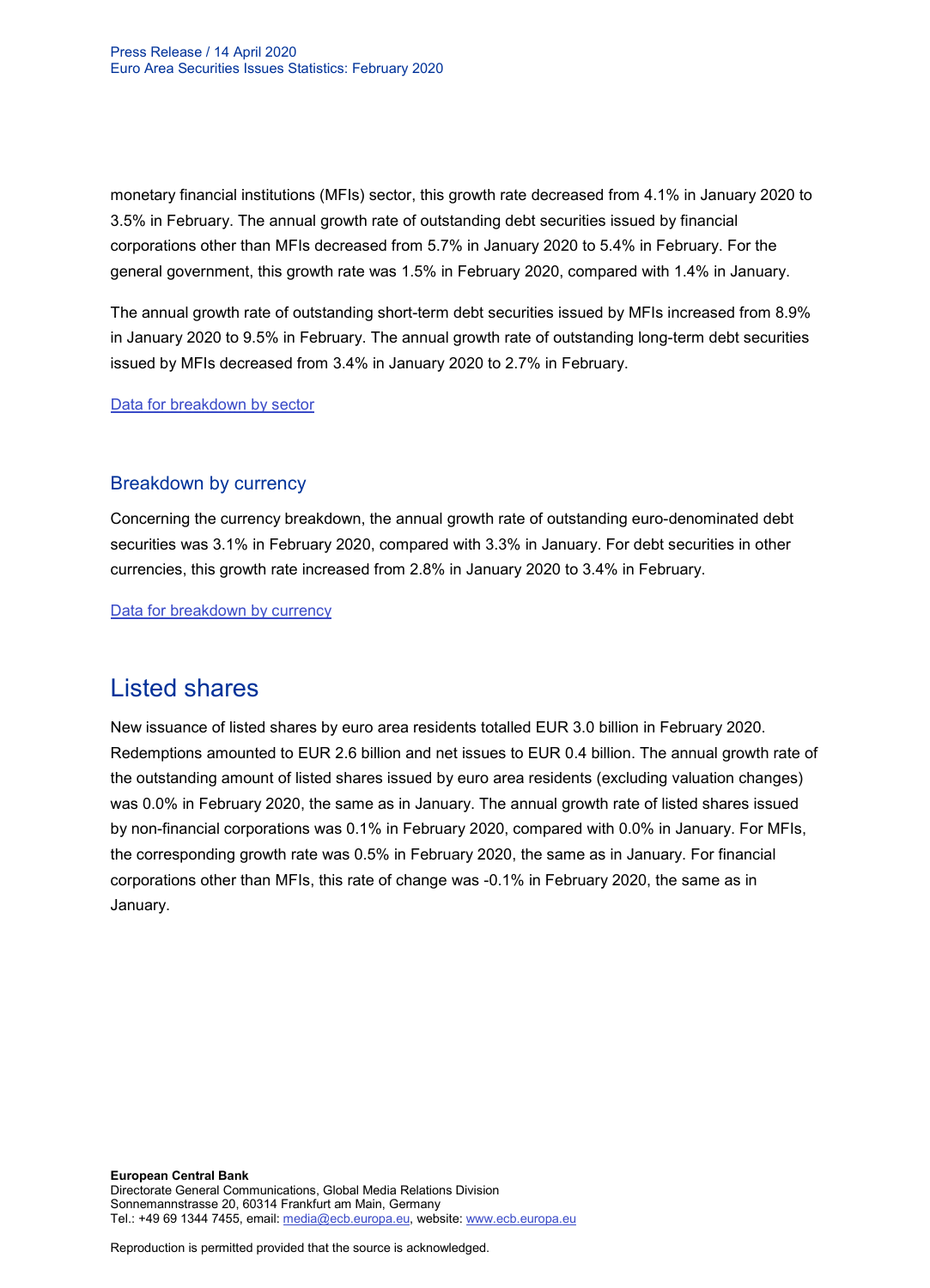## **Chart 2**



Listed shares issued by euro area residents

The market value of the outstanding amount of listed shares issued by euro area residents totalled EUR 7,763.6 billion at the end of February 2020. Compared with EUR 7,722.0 billion at the end of February 2019, this represents an annual increase of 0.5% in the value of the stock of listed shares in February 2020, down from 13.3% in January.

## [Data for listed shares](http://sdw.ecb.europa.eu/browseSelection.do?type=series&q=SEC.M.I8.1000.F51100.M.2.Z01.E.Z%2cSEC.M.I8.1000.F51100.M.3.Z01.E.Z%2cSEC.M.I8.1000.F51100.M.4.Z01.E.Z%2cSEC.M.I8.1000.F51100.M.I.Z01.A.Z%2cSEC.M.I8.1100.F51100.M.I.Z01.A.Z%2cSEC.M.I8.1220.F51100.M.I.Z01.A.Z%2cSEC.M.I8.1235.F51100.M.I.Z01.A.Z%2cSEC.M.I8.1000.F51100.M.1.Z01.E.Z&node=SEARCHRESULTS&ec=&oc=&rc=&cv=&pb=&dc=&df=)

# Annex

- [Table 1: Debt securities issued by euro area residents, by currency and original maturity](http://sdw.ecb.europa.eu/web/generator/prl/pr_sec_t01_202002.pdf)
- [Table 2: Debt securities issued by euro area residents in all currencies, by issuing sector and](http://sdw.ecb.europa.eu/web/generator/prl/pr_sec_t02_202002.pdf)  [maturity](http://sdw.ecb.europa.eu/web/generator/prl/pr_sec_t02_202002.pdf)
- [Table 3: Listed shares issued by euro area residents, by issuing sector](http://sdw.ecb.europa.eu/web/generator/prl/pr_sec_t03_202002.pdf)
- [Charts: Annual growth rates of debt securities and listed shares issued by euro area residents](http://sdw.ecb.europa.eu/web/generator/prl/pr_sec_c01_202002.pdf)

## **European Central Bank**

Directorate General Communications, Global Media Relations Division Sonnemannstrasse 20, 60314 Frankfurt am Main, Germany Tel.: +49 69 1344 7455, email[: media@ecb.europa.eu,](mailto:media@ecb.europa.eu) website: www.ecb.europa.eu

Reproduction is permitted provided that the source is acknowledged.